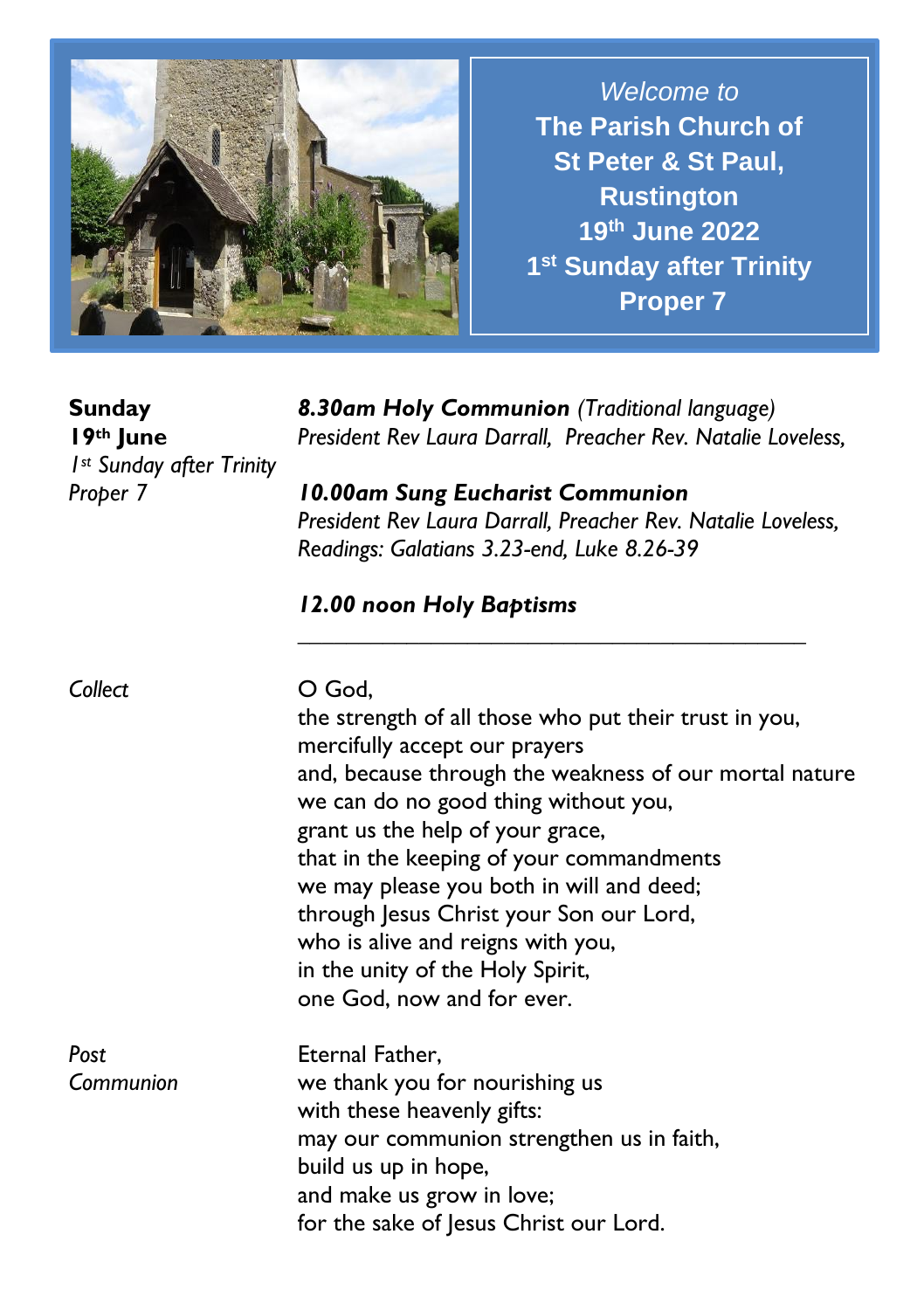## *\*\*WHAT'S ON! \*\*\**

| Sun 19th June                          | 9.50am Rocks Sunday Club                                                                                                                                  |
|----------------------------------------|-----------------------------------------------------------------------------------------------------------------------------------------------------------|
| Sun 19th June                          | 12.00 noon Holy Baptisms                                                                                                                                  |
| Mon 20th June                          | 9.30am Parish Prayer Time in the Church                                                                                                                   |
| Tues 21st June                         | 12.30pm Noah's Ark                                                                                                                                        |
| Tues 21st June                         | 4.30pm Bolders                                                                                                                                            |
| Weds 22 <sup>nd</sup> June             | <b>10am-12.15pm</b> Coffee Break (Church Hall)                                                                                                            |
| Weds 22 <sup>nd</sup> June             | <b>II.00am Holy Communion.</b><br>President and, Preacher Rev. Natalie Loveless<br>Readings: 2 Kings 22.8-13, 23.1-3, Psalm 119.33-40,<br>Matthew 7.15-20 |
| Weds 22 <sup>nd</sup> June             | 10.00am to 12 noon Pantry (Church Hall)                                                                                                                   |
| Weds 22 <sup>nd</sup> June             | 7.00pm - Confirmation & Christian refresher course                                                                                                        |
| Fri 24th June                          | 7.00pm Choir Practice                                                                                                                                     |
| Sunday 26th June<br>St Peter & St Paul | 8.30am Holy Communion (Traditional language)<br>President Rev Natalie Loveless, Preacher Rev Laura Darrall.,                                              |
| Sunday 26th June<br>St Peter & St Paul | 10.00am Sung Eucharist Communion<br>President Rev Natalie Loveless, Preacher Rev. Laura Darrall<br>Readings: 2 Timothy 4: 6-8, 17-18, Matthew 16: 13-19   |
| Sunday 26th June<br>St Peter & St Paul | 9.50am Rocks Sunday Club                                                                                                                                  |
| Sunday 26th June<br>St Peter & St Paul | 6.00pm Patronal Festival (Songs of Praise)<br>President Rev Natalie Loveless, Preacher Rev. Laura Darrall                                                 |

**Private Prayer**: The church will open for private prayer on Monday, Tuesday, Thursday, Friday & Saturday between 10.30am – 12 noon.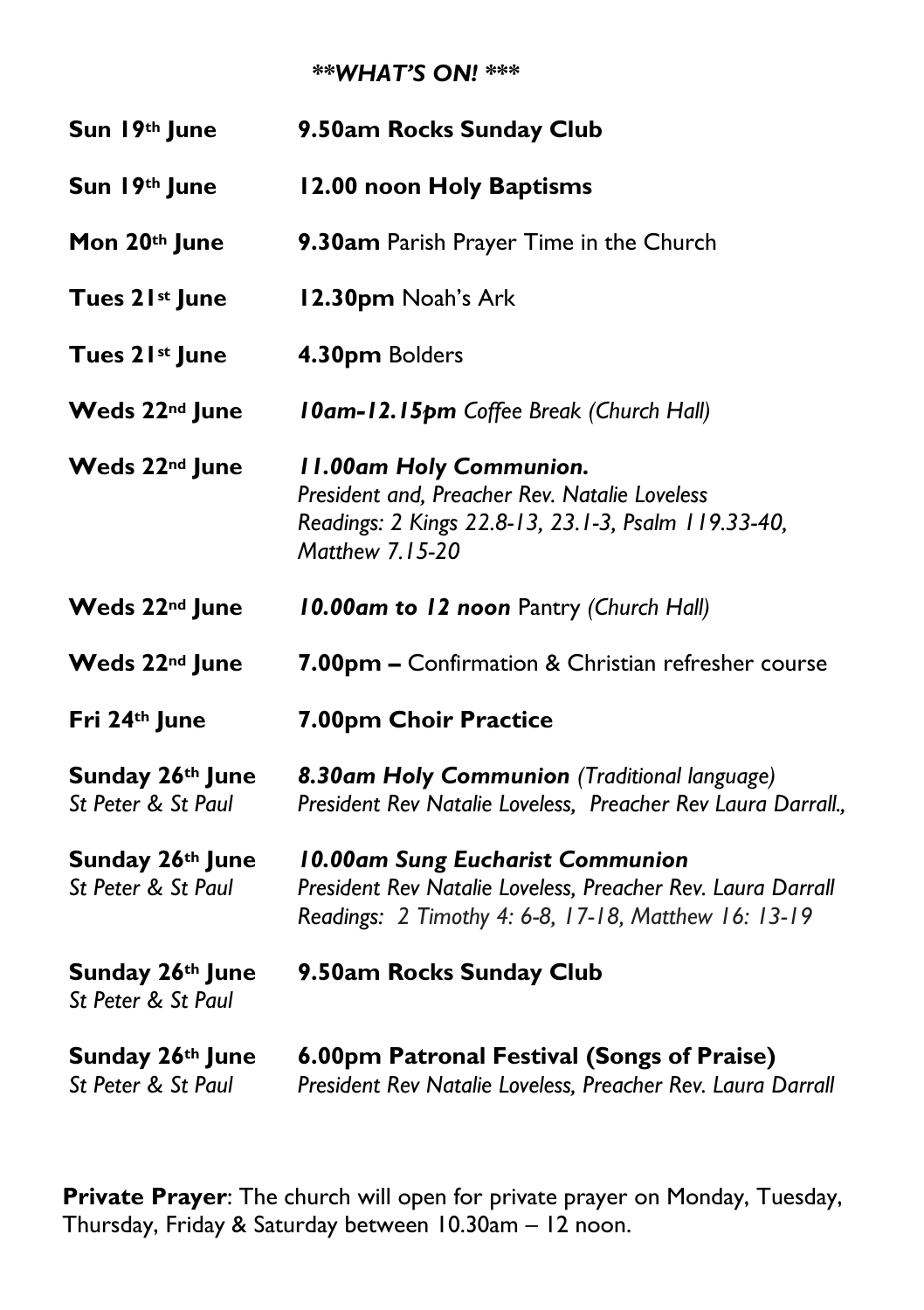**Morning Prayer**: 9.00am Morning Prayer – Tuesday, Wednesday, & Thursday. Wednesday also on Zoom.

Parish Prayer Time (PPT) will meet in the Church on Monday mornings at 9.30am, (following Morning Prayer). Parish Prayer Time lasts about 40 mins and usually starts with a shared scripture passage or words of encouragement to lead us into prayer for the Parish, the world and individuals who have requested our prayers.

**Years Mind**: Frances Klant (25/06/12), Anita Alexander (28/06/06), Wyn Henstridge (02/07)

**Please remember in your prayers:** Abigail, Jake Watkins, Janet Hutchings, Colin Thornton, Jenny Silver, Juliet, Diana Holbourn, Luke Smith, Estelle Price, John Hartley, Laura Fletcher, Nick Russell, and John Harding.

## **R.I.P: Audrey Windsor, Gregg Ambrose, Doreen Phillips, Patricia Southgate, Joyce Lemon.**

**Funeral of Audrey Winsor:** Funeral on will be on Monday 4th July 2022 1pm in Church. All are welcome to go to Angmering Manor afterwards. Please RSVP if possible (for numbers purposes), to Audrey's daughter. Sue Docherty [docherty.sue@gmail.com.](mailto:docherty.sue@gmail.com)

**From Laura:** To our Church Family: I wanted to write a note to say thank you so much for all your incredible support this weekend, it was one I will never forget. Thank you for all the beautiful cards, gifts, cake, prayers and for the time and effort that was put into truly make it a glorious, joy-filled celebration. I hope to serve you, as priest, with as much heart and love in return. Yours in Christ, Laura

**Deanery Synod Open Meeting:** All Welcome. Thursday 23rd June, 7pm for 7.30pm. St Mary the Virgin, Church Lane. Horsemere Green Lane, Clymping, West Sussex, BN18 0BY. There will be a talk and discussion led by Reverend Steve Gurr about 'Coming out of Covid.' Steve was formally Chaplain at St. Barnabas Hospice and now at Ford Prison. He is excellent and all are welcome to come! I highly recommend it. *Natalie*

**Thank you:** Revd. Audrey Ross' daughter, Cathie thanks everyone who donated to the ABC Animal Sanctuary in memory of Audrey. In addition to donations sent directly, online to them, Cathie has sent a further  $£160$  from cash donations. Thank you.

**John Harding:** If you wish to visit John Harding in hospital, please would you contact Glyn Mathias first as he is coordinating a rota with John's family. 01903 859191.